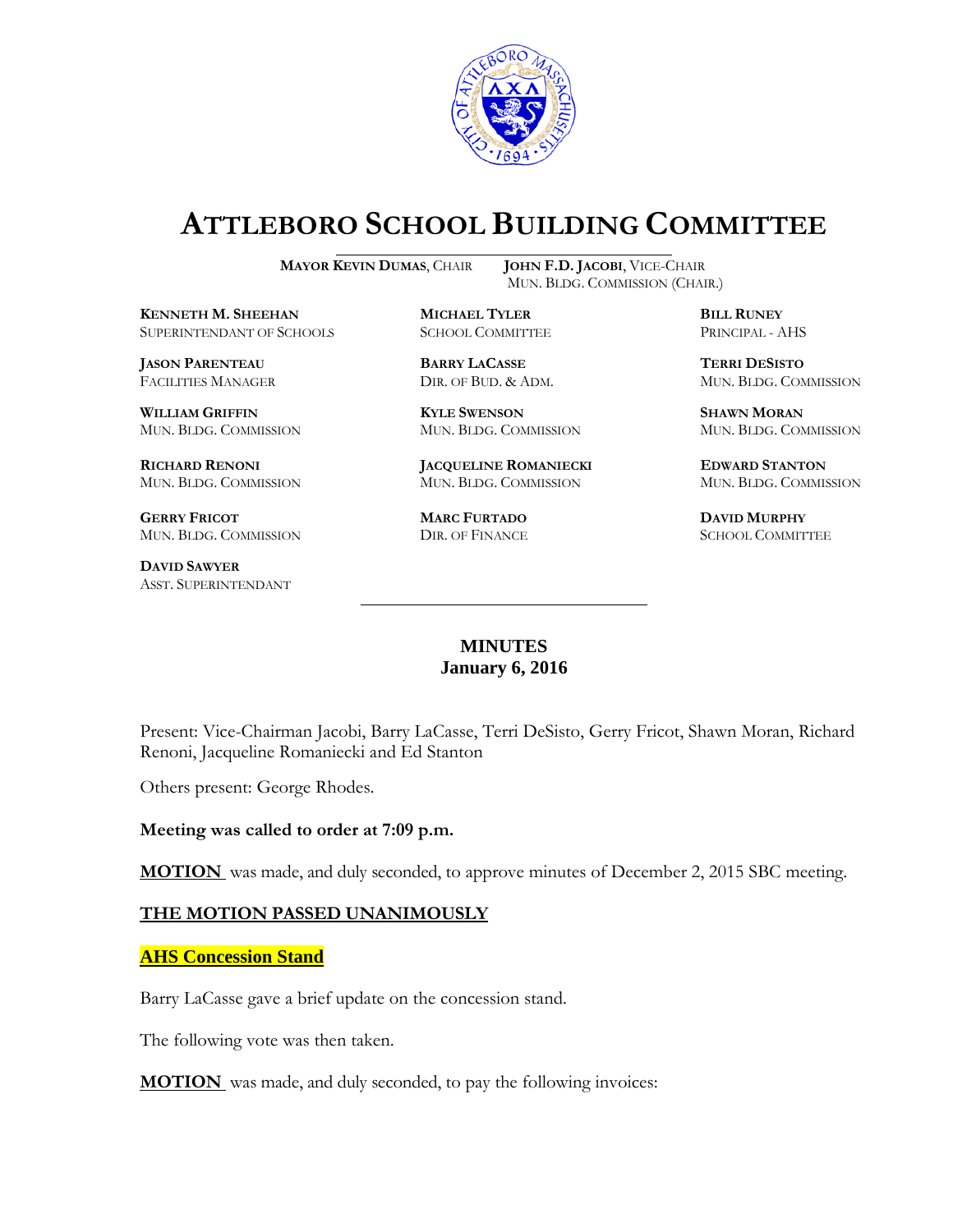**HELP, Inc. invoice (#153563) in the amount of \$675.00**

**Dominic Ingemi invoice (#1611) in the amount of \$600.00**

**Dominic Ingemi invoice (#1612) in the amount of \$900.00**

# **THE MOTION PASSED UNANIMOUSLY**

# **AHS Core Program**

Barry LaCasse gave a brief overview of the AHS renovation project, highlighting the following points:

On **October 22, 2014**, a team from MSBA visits AHS to conduct a "Senior Study" site visit. The Senior Study team:

- Evaluates the physical condition of AHS, including major building systems (e.g., building envelope, HVAC, electrical distribution, interior finishes);
- Listens to goals for and concerns about AHS, and assesses the ability of AHS to support the required educational programs;
- Looks at current design factors in relation to whether the environment is conducive to learning; and
- Evaluates the school district's maintenance of AHS.

As a direct result of that Senior Study, the MSBA was asked to consider whether the AHS project would become eligible for the MSBA's "Core Program."

On **January 14, 2015**, the City learns that the MSBA Board of Directors voted to "invite" Attleboro into the Eligibility Period for the CORE Program.

On 10/20/15, the Council Approves \$1.2m loan authorization for a feasibility study.

The following "key dates" were provided:

| 2/3/16                | Advertisement for Owners Project Manager (OPM)<br>Request for services (RFS) appears in the Central<br>Register. |
|-----------------------|------------------------------------------------------------------------------------------------------------------|
| $2/10/16$ (9:00 a.m.) | Pre-Proposal Briefing at AHS.                                                                                    |
| $2/10/16$ (3:00 p.m.) | Last day for questions from Respondents.                                                                         |
| $2/12/16$ (4:30 p.m.) | All responses to questions posted on City's website.                                                             |